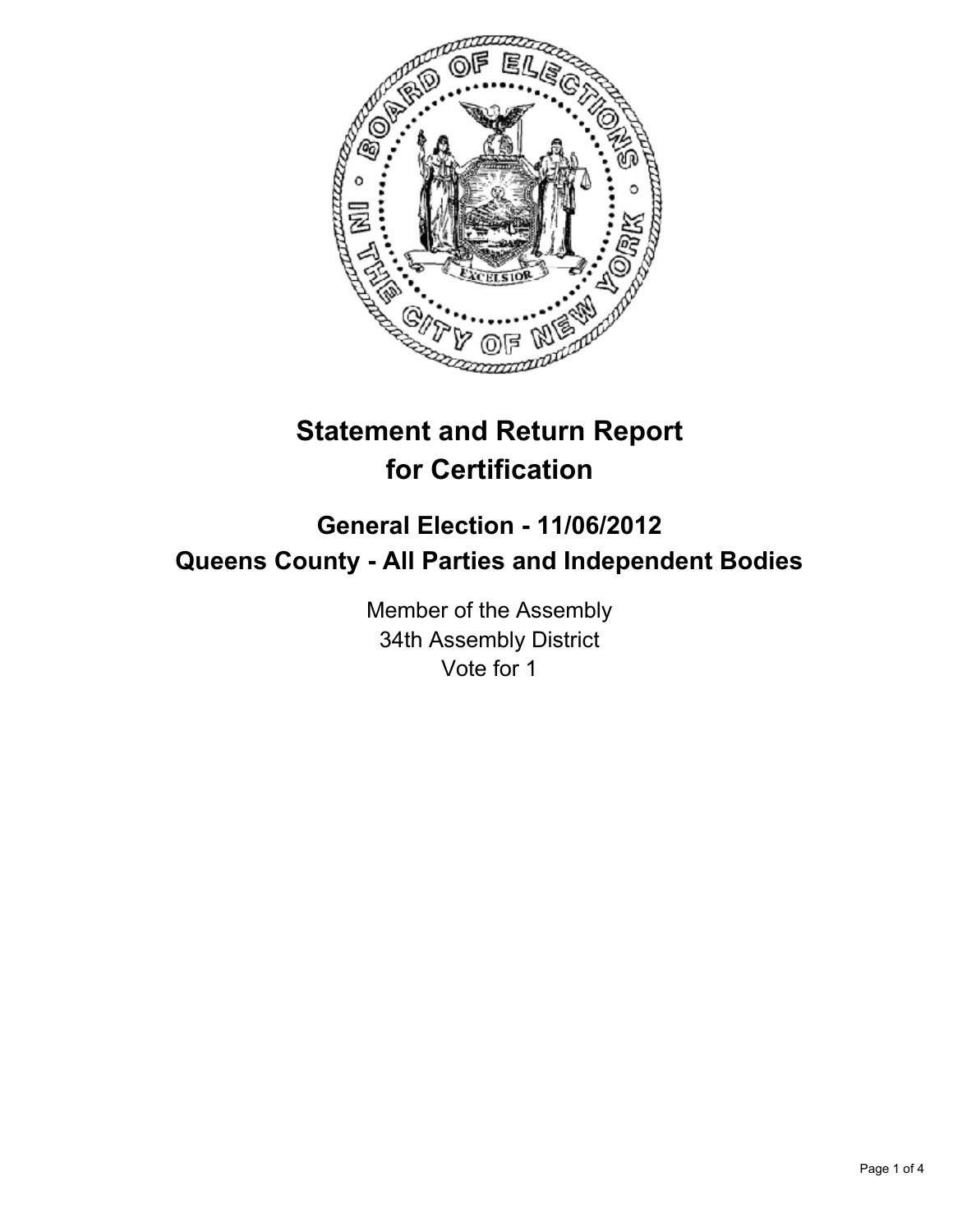

#### **Assembly District 34**

| <b>PUBLIC COUNTER</b>                                    | 22,602       |
|----------------------------------------------------------|--------------|
| <b>EMERGENCY</b>                                         | 2            |
| ABSENTEE/MILITARY                                        | 495          |
| <b>FEDERAL</b>                                           | 214          |
| <b>SPECIAL PRESIDENTIAL</b>                              | 0            |
| AFFIDAVIT                                                | 2,529        |
| <b>Total Ballots</b>                                     | 25,842       |
| Less - Inapplicable Federal/Special Presidential Ballots | (214)        |
| <b>Total Applicable Ballots</b>                          | 25,628       |
| MICHAEL G. DENDEKKER (DEMOCRATIC)                        | 17,796       |
| MICHAEL G. DENDEKKER (WORKING FAMILIES)                  | 1,037        |
| AGNES WARREN (WRITE-IN)                                  | 1            |
| ALAN KAECKMEISTER (WRITE-IN)                             | 1            |
| ANTHONY LUMIO (WRITE-IN)                                 | 1            |
| ANTHONY NUNZIATO (WRITE-IN)                              | 1            |
| <b>BARACK OBAMA (WRITE-IN)</b>                           | 1            |
| BRIAN PU-FOLKES (WRITE-IN)                               | 1            |
| ERIC C. KOCH (WRITE-IN)                                  | 1            |
| <b>GERALD DILLON (WRITE-IN)</b>                          | 1            |
| JASON CHIN-FATT (WRITE-IN)                               | 1            |
| JOE ADDABBO (WRITE-IN)                                   | 1            |
| JOE GAFFNEY (WRITE-IN)                                   | 1            |
| JOHN COLGAN (WRITE-IN)                                   | 1            |
| KATRINA ZEFIRINDES (WRITE-IN)                            | 1            |
| KEVIN MONTALVO (WRITE-IN)                                | 1            |
| MARION PAPKA (WRITE-IN)                                  | 1            |
| MICHAEL PARRELLA (WRITE-IN)                              | 1            |
| MOYA FRANCISCO (WRITE-IN)                                | 2            |
| NICOLLE LOATZA (WRITE-IN)                                | 1            |
| PATRICK P. MURPHY (WRITE-IN)                             | 1            |
| PHIL REN (WRITE-IN)                                      | 1            |
| ROBERT BELTRANI (WRITE-IN)                               | 1            |
| ROBERT M. ANDERSON (WRITE-IN)                            | 1            |
| THOMAS LUMPKIN (WRITE-IN)                                | $\mathbf{1}$ |
| THOMAS RAFAELE (WRITE-IN)                                | 1            |
| UNATTRIBUTABLE WRITE-IN (WRITE-IN)                       | 10           |
| VINICIO PAREDES (WRITE-IN)                               | 1            |
| <b>Total Votes</b>                                       | 18,869       |
| Unrecorded                                               | 6,759        |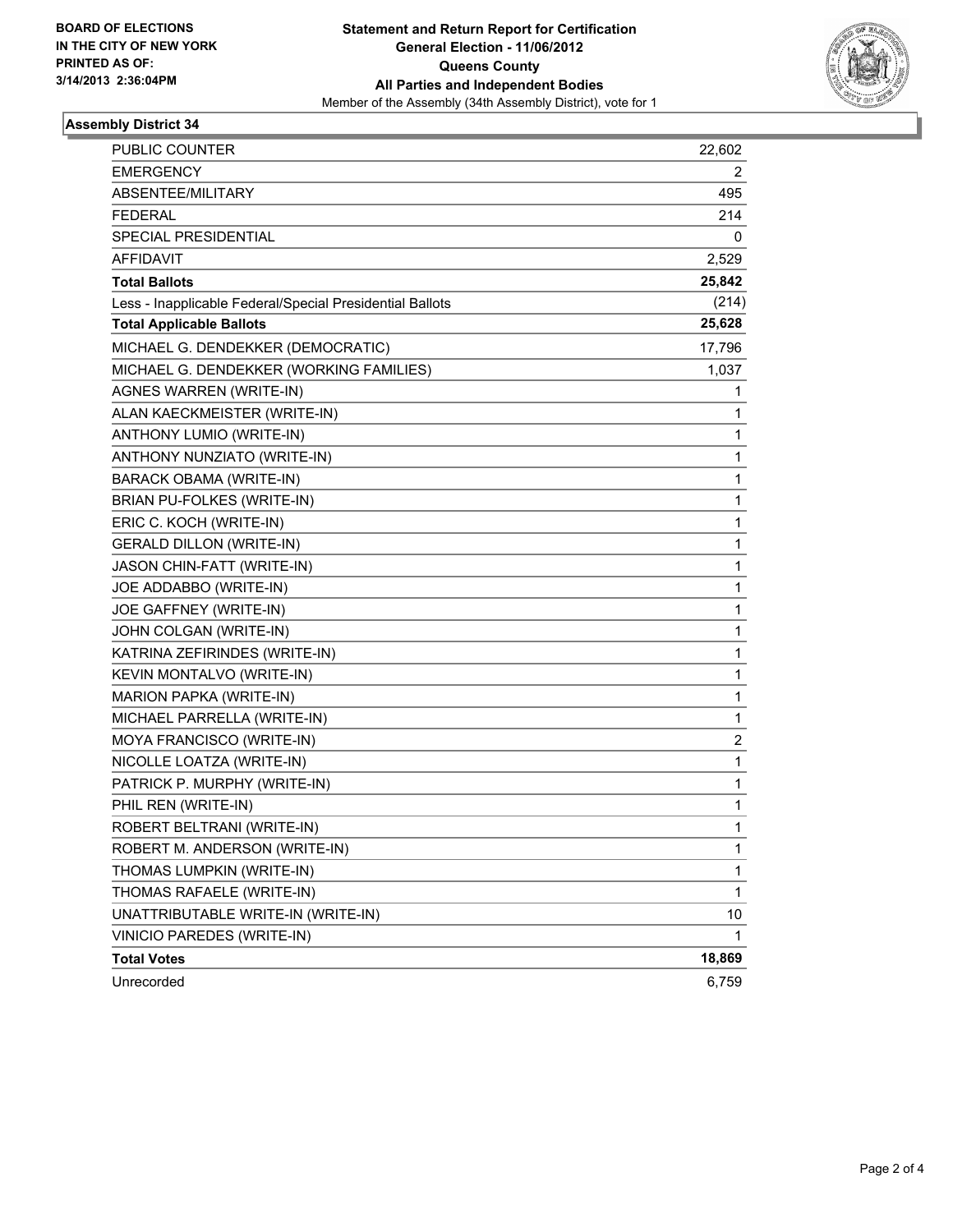

#### **Total for Member of the Assembly (34th Assembly District) - Queens County**

| PUBLIC COUNTER                                           | 22,602       |
|----------------------------------------------------------|--------------|
| <b>EMERGENCY</b>                                         | 2            |
| ABSENTEE/MILITARY                                        | 495          |
| <b>FEDERAL</b>                                           | 214          |
| SPECIAL PRESIDENTIAL                                     | 0            |
| <b>AFFIDAVIT</b>                                         | 2,529        |
| <b>Total Ballots</b>                                     | 25,842       |
| Less - Inapplicable Federal/Special Presidential Ballots | (214)        |
| <b>Total Applicable Ballots</b>                          | 25,628       |
| MICHAEL G. DENDEKKER (DEMOCRATIC)                        | 17,796       |
| MICHAEL G. DENDEKKER (WORKING FAMILIES)                  | 1,037        |
| AGNES WARREN (WRITE-IN)                                  | 1            |
| ALAN KAECKMEISTER (WRITE-IN)                             | 1            |
| ANTHONY LUMIO (WRITE-IN)                                 | 1            |
| ANTHONY NUNZIATO (WRITE-IN)                              | 1            |
| <b>BARACK OBAMA (WRITE-IN)</b>                           | 1            |
| BRIAN PU-FOLKES (WRITE-IN)                               | 1            |
| ERIC C. KOCH (WRITE-IN)                                  | 1            |
| <b>GERALD DILLON (WRITE-IN)</b>                          | 1            |
| JASON CHIN-FATT (WRITE-IN)                               | 1            |
| JOE ADDABBO (WRITE-IN)                                   | 1            |
| JOE GAFFNEY (WRITE-IN)                                   | 1            |
| JOHN COLGAN (WRITE-IN)                                   | 1            |
| KATRINA ZEFIRINDES (WRITE-IN)                            | 1            |
| KEVIN MONTALVO (WRITE-IN)                                | 1            |
| MARION PAPKA (WRITE-IN)                                  | 1            |
| MICHAEL PARRELLA (WRITE-IN)                              | 1            |
| MOYA FRANCISCO (WRITE-IN)                                | 2            |
| NICOLLE LOATZA (WRITE-IN)                                | 1            |
| PATRICK P. MURPHY (WRITE-IN)                             | 1            |
| PHIL REN (WRITE-IN)                                      | 1            |
| ROBERT BELTRANI (WRITE-IN)                               | $\mathbf{1}$ |
| ROBERT M. ANDERSON (WRITE-IN)                            | 1            |
| THOMAS LUMPKIN (WRITE-IN)                                | 1            |
| THOMAS RAFAELE (WRITE-IN)                                | 1            |
| UNATTRIBUTABLE WRITE-IN (WRITE-IN)                       | 10           |
| VINICIO PAREDES (WRITE-IN)                               | 1            |
| <b>Total Votes</b>                                       | 18,869       |
| Unrecorded                                               | 6,759        |